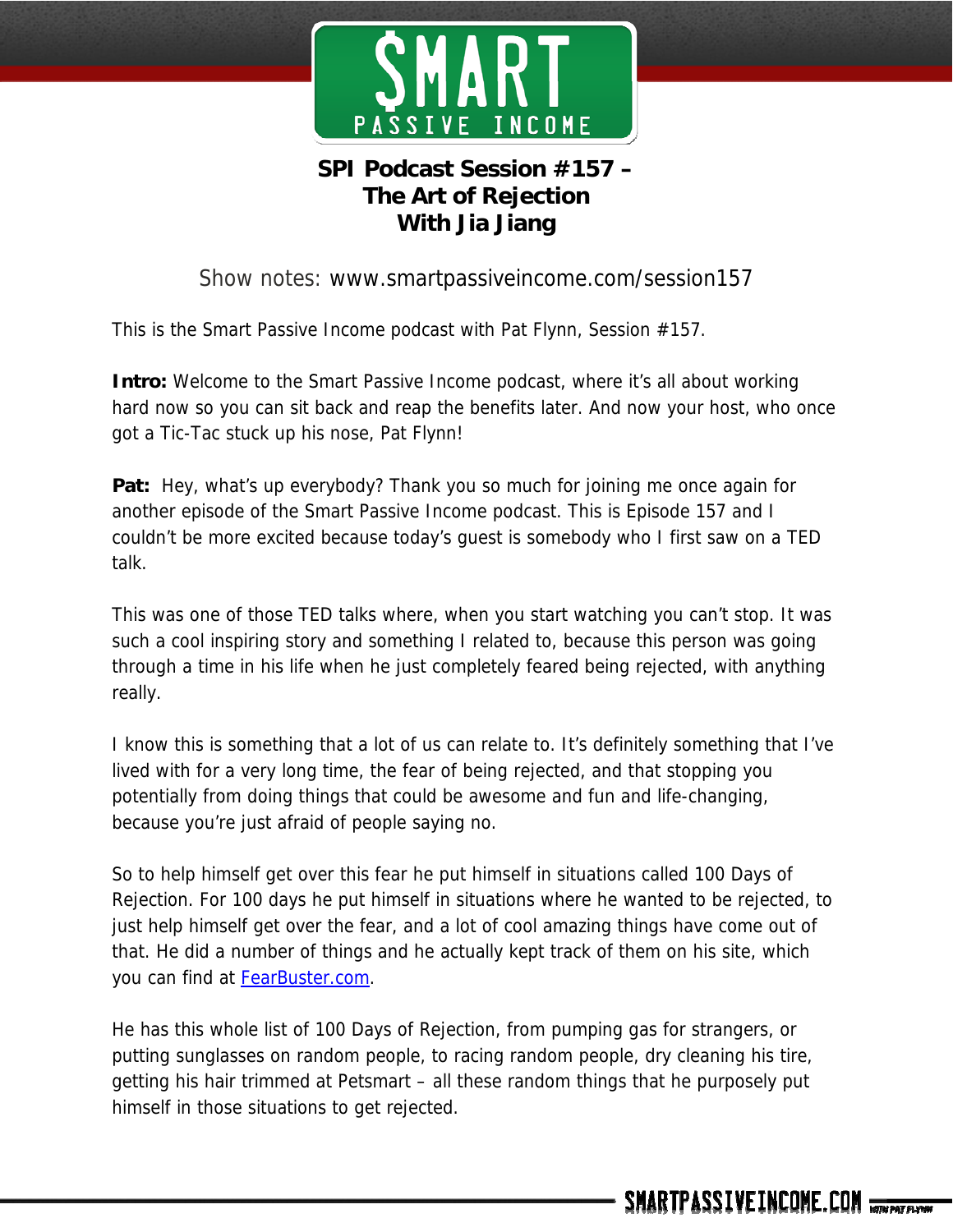

This is similar to when Noah Kagan came on in an episode a long time ago, and he challenged a lot of people to go to Starbucks and ask for a discount. That training is really helpful, especially for entrepreneurs who have to put themselves in situations where they might be rejected quite often. Sometimes if you completely fear rejection, it's going to stop you from doing the things you need to do to move forward with your business and just experience amazing things in life.

This is why I actually look for this fear now as a sign, similar to what Steven Pressfield says in *The War of Art.* I look for fear, that resistance, as a sign that that is actually something I should be doing.

Our guest today is Jia Jiang. He takes us to a whole new level and just completely puts himself in odd situations, and the interesting thing is a lot of people actually said yes to the things he asked for, so he's going to talk about that.

His new book is called Rejection Proof - How I Beat Fear and Became Invincible Through 100 Days of Rejection. So without further ado, here's Jia Jiang from FearBuster.com.

=====

**Pat:** What's up, SPI? I'm so happy to welcome Jia Jiang to the SPI podcast today. What's up, Jia? Thank you so much for coming on today.

**Jia:** I'm glad to be here, Pat.

**Pat:** I have to say, just the way that we've been able to connect with each other is a great story because I've seen you before on a TED talk and it was one of the most inspiring TED talks I've ever seen.

A lot of you listening to this may have seen this TED talk already. It's about rejection. Jia put himself to the ultimate test and tried to be rejected as many times as he could, and I'll have him talk about that story.

It's interesting because I mentioned that I don't even remember how long ago, but Jia reached out to me and he said, "Pat, I listen to your show and I heard you talk about me," and this is sort of how we got connected. Then I wanted to have him come on the show and talk about this idea of fear that we have and how okay it is to just be rejected.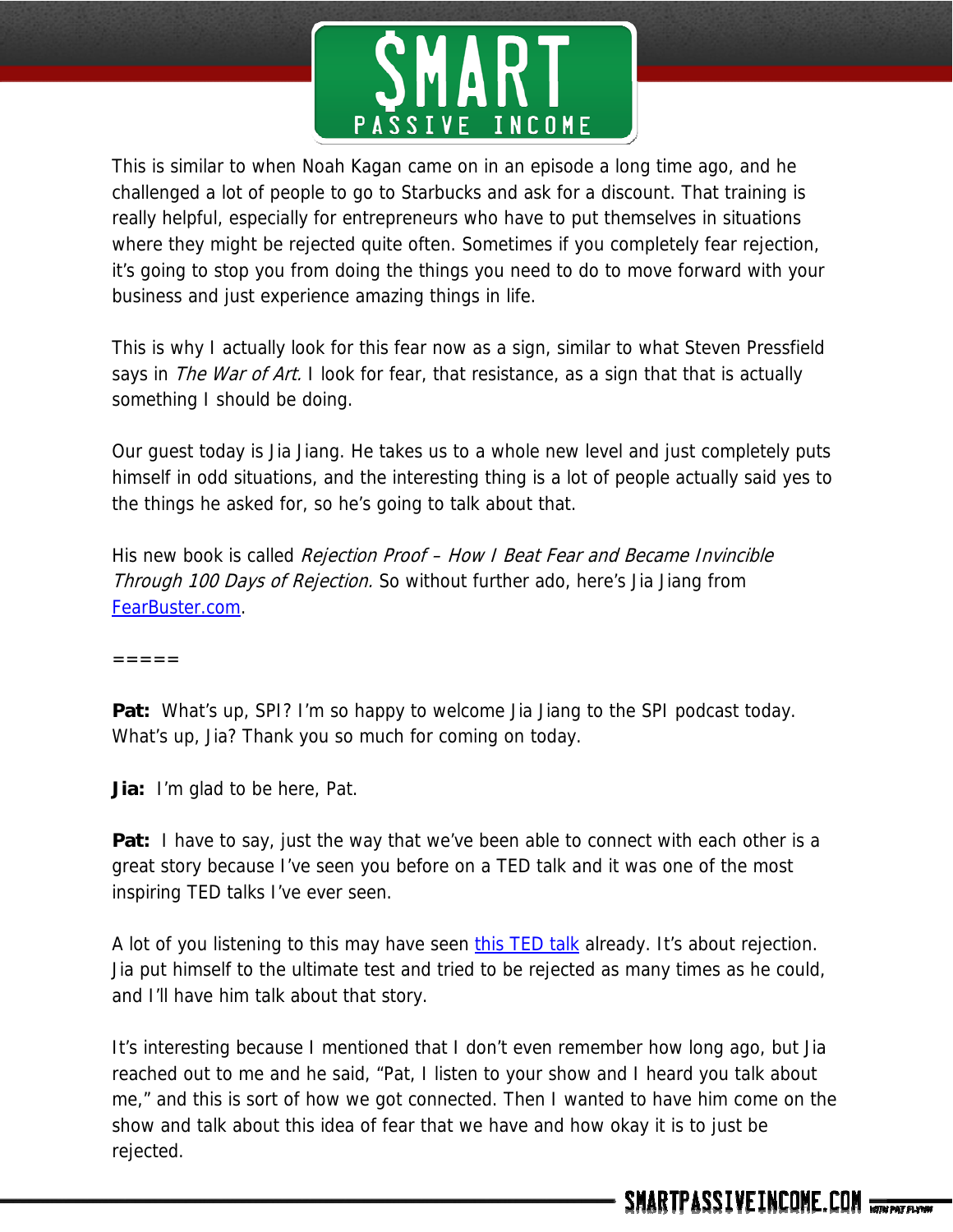

This is something that I need help with all the time too, so Jia, thank you for what you do. Can you talk a little bit about your story and how you got to where you're at now?

**Jia:** Of course. Before that I want to talk about the story. When I was running my start-up and when all the craziness was going on with me with my TED talk and my 100 Days of Rejection journey, one day a friend of mine just called me. He said, "Hey, do you know Pat Flynn?" and I'm like, "No, I don't." That was almost two years ago. He's like, "He talked about you. His podcast is super cool. You should listen to it."

Then I listened to it and I'm like, "You know what, I love this guy. I love this podcast!" so I started listening. It's crazy that a year and a half later we're talking.

**Pat:** Yeah, and you told me just before we started recording that now you're sort of a regular listener to the show, and also AskPat too.

**Jia:** Yeah, I am. I think it's super informative and helpful, and I love the way you do interviews. You've just got this radio style, man.

**Pat:** What? No. I think it's the mic. The mic makes me sound better than I do in real life. I think that's what it is.

**Jia:** I think when I'm on my book tour I can meet you in San Diego and listen to how you really sound.

**Pat:** I'd love to, and we'll talk about your book in a second, but why don't you go back to sort of your story and what you talked about in that TED talk video.

**Jia:** Sure. The whole story started a really long time ago when I was a teenager. I grew up in Beijing, China, and all I wanted was to be an entrepreneur. There are other people who wanted to be many things. I listened to Bill Gates coming to Beijing to give a talk and I was just fascinated with his story. He changed the world and I thought, "Maybe I can change the world, too." So that's my beginning.

I wanted to be an entrepreneur and I came to America alone at 16 years old, doing one year of being an exchange student. Then I went to college, so that's how I came to this country. Over the years I've climbed the corporate ladder and got an MBA and everything, and got my American dream with the house and dog and a beautiful wife and just everything.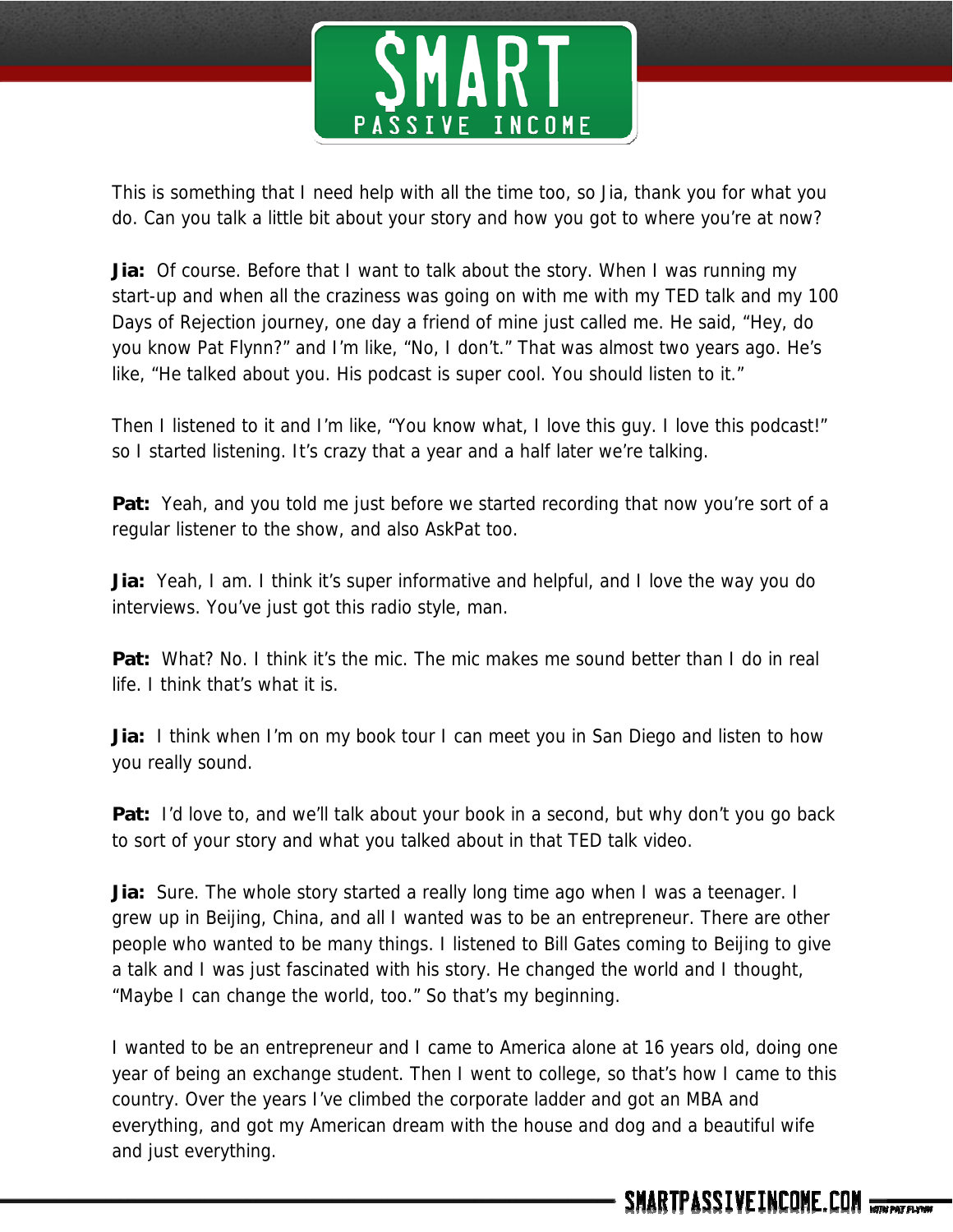

But there was one thing that was missing, it was that childhood dream I had that was inspired by Bill Gates. I know we all grow up wanting to do something, but a lot of us change course. I was never that comfortable with that idea of not following through on that dream to be an entrepreneur, so after a while I just had to quit. I quit my job really cold.

**Pat:** Just quit?

**Jia:** Just quit. Well, I had this chat with my wife. The thing is, being married you have to talk with your wife about this, and at the time my wife was pregnant. We were about to have our first baby, and that got me a little bit depressed because I thought if I couldn't become an entrepreneur when I was a single guy like Mark Zuckerberg or Bill Gates when they did that in high school or college – I was in corporate life at the time – and if I couldn't do it after graduate school, how can I do it now, being a father? So that's the conversation.

There are a lot of people who say the birth of their child kind of put their dreams to rest, but to me the birth of my child kind of propelled me to fulfill that dream. That time was the time that I knew I couldn't wait any longer. So four days before my kid was born, my wife and I decided I should quit my job. It was the worst timing, but I just had to do it.

**Pat:** So what happened next? I can't believe that, especially at that time in your life. Aren't you thinking about money for your family at that point?

**Jia:** Yeah, absolutely. We thought about everything. We thought out money, we thought about responsibility, we thought about how it would look in front of our friends, or especially my in-laws. Those are not easy things to do, but the thing is we zoomed out.

My wife just said, "You can go back to corporate. You can get another job. Those things are good, they're fine, but you cannot live with this type of regret going forward. I just know that 20 years later when you have a kid in college and you have other kids and things like that, you're going to look back and just kick yourself."

She said, "Just take six months and build this company and do what you want to do. If by the end you can build this successfully, have traction with investors and customers,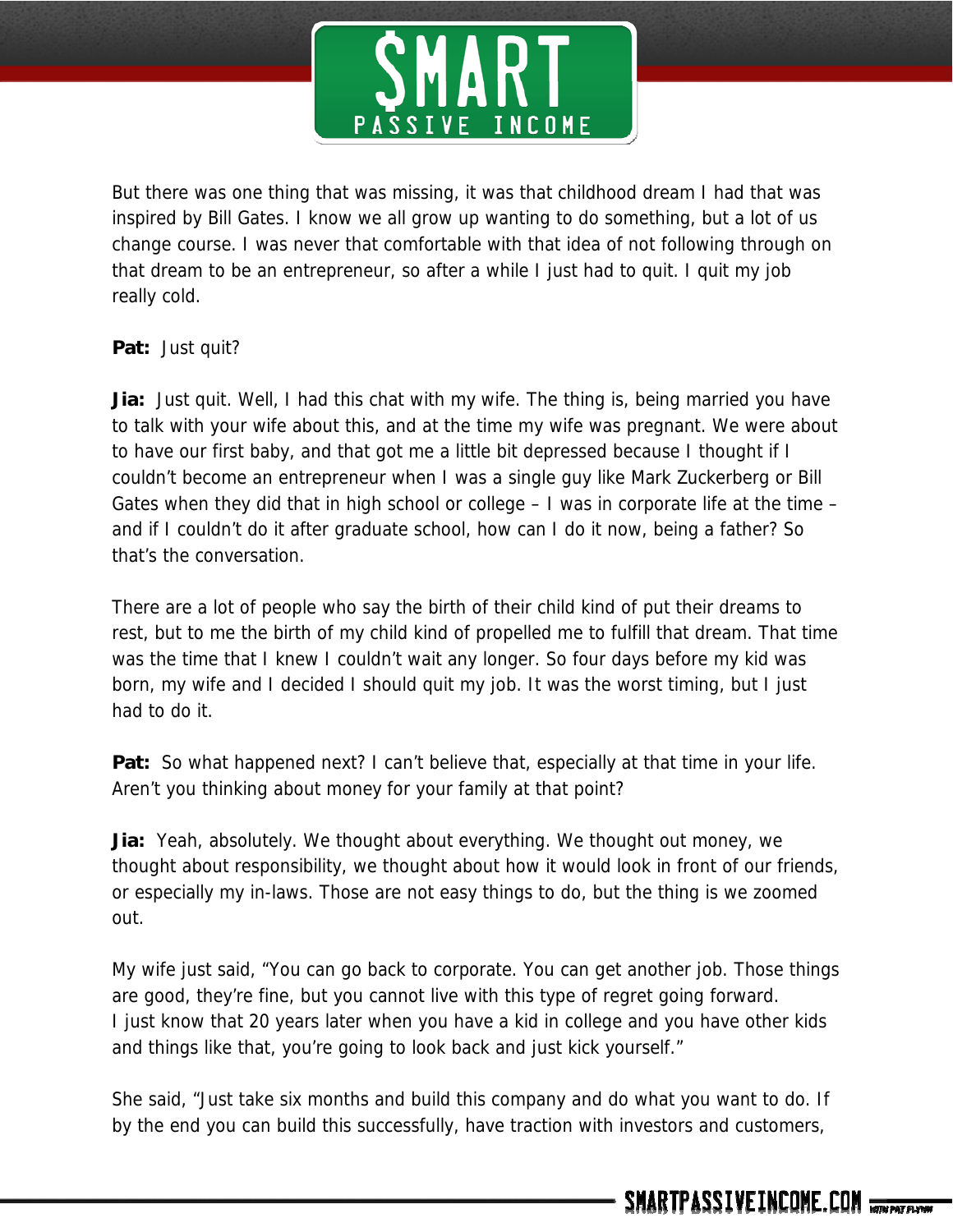

then keep going. Otherwise, you gave this a try and it didn't work. That's fine. You'll have no regrets."

Basically she gave me a deadline to achieve my dream, and I think having a deadline is important. It's also liberating because it just feels like I know what's going to happen and I need to deliver, so it's a motivation but also some liberation as well.

**Pat:** Kudos to your wife for allowing you to do that. I'm in the same boat in terms of that support that you have, and having somebody close to you who really believes in what you can do. I think that's really cool, but your wife took it to the next level and was like, "Hey, I'll let you do this. I know this is a crazy time but you have this amount of time before we say, 'Okay, maybe this isn't the way we're going to go. Let's go back to where we were.'"

**Jia:** And also another thing that really helped was this guy named Larry Smith, and he gave a TED talk at the University of Washington, I believe. He talked about how a lot of people use family as the reason for them not to achieve their own dreams, because they have to be responsible and so on and so forth. They often say, "I sacrificed all my dreams so you [meaning their kids] can achieve your dreams," so it's like an excuse, and that's the worst thing that can happen to the kids.

What they should say is, "I went for it and achieved my dream so you can go for it and achieve yours, too," so I took that as my motto. I used the birth of my son as a catapult for me to start doing something.

**Pat:** When you quit, did you have any idea of what you were going to do, or did you start sort of researching on Day 1 after you quit? Where did you go from there?

**Jia:** I had this idea and I had been doing this on the side a little bit. I had this idea about building mobile apps. Who doesn't, right? This idea was to use gamification to make sure we keep our promises. Basically like, Pat, if I tell you something like I'll be on your show and then I send you something, then if I fulfill that promise you give me a score. It's that idea. I'd been working on this on the side, then when I quit I just went full-time and I hired an engineer to help me with that.

**Pat:** And how did that go?

**Jia:** It actually went well in terms of the initial feedback and also talking to people. People who were seasoned entrepreneurs liked this idea. They thought this thing could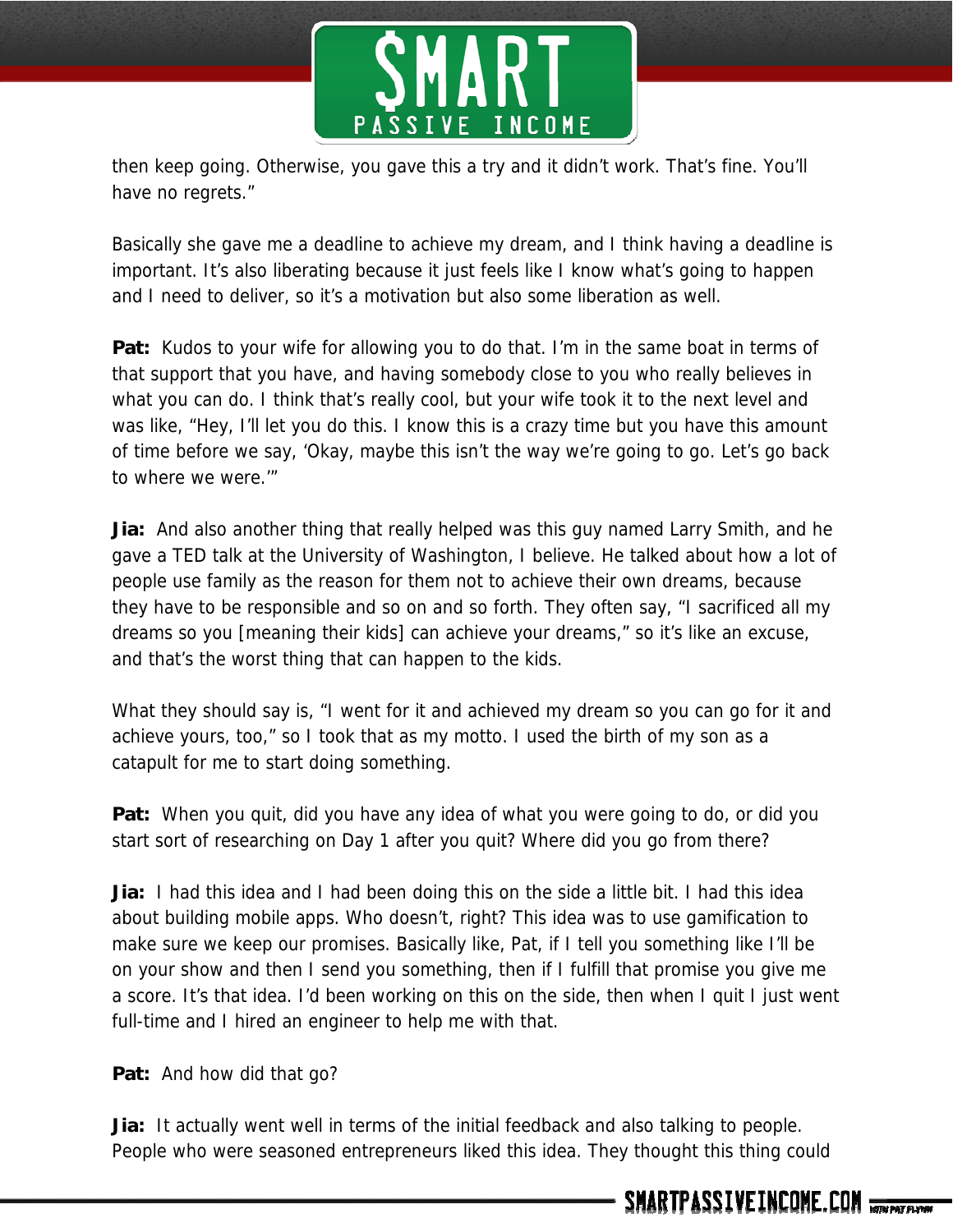

go somewhere if I could really execute it. Then what I found is six months was really, really short, so I made this commitment to show traction, and that comes either in lots of customers or some investment in terms of money flowing in.

Four months in I had this opportunity to get investment from an angel investor. I had pitched this idea – me and my whole team. At the time we had four people already. We practiced the pitch and it was like Shark Tank. So we made that pitch and we thought it went really well, but in the end we got turned down pretty cold.

That episode kind of revealed something that I didn't know before. I thought I was prepared for this event. I thought I was mentally tough and I was trying to encourage everyone else, but I just couldn't believe how paralyzed I was with that simple rejection. I thought, "Wow, maybe it's a sign from God that you shouldn't do this. Maybe you should save some time and look for a job right now." I had all these kinds of stories in my mind. It made me just so fearful and paralyzed.

That's when I thought, "Man, you've got a problem. Do you think Bill Gates would feel this way after a simple rejection? If you want to be a good entrepreneur you have to be a little bit tougher at that." That's where at the moment I felt, "I have to do something about not just my company but myself."

**Pat:** So you put all this effort and time and money – maybe you had money saved up for the purpose of building this application and your team – and it's all leading up to this culmination or climax where you have an angel investor who you envisioned giving you all this money to then take it to the next level and market it and do all this stuff, and then your dreams get crushed when they say, "No, we're not going to help you out."

**Jia:** Yeah, and the thing is I put a lot into that, and the rejections that really hurt are the ones that you feel there's no way you wouldn't get. Maybe there's delusional thinking there, but I believed that it was almost like a destiny for me to succeed with my entrepreneur venture, just because I grew up wanting it and that was the first time that I felt I had the freedom and guts to actually pursue it, and there's no way the world wouldn't help me. But then it didn't happen and I just felt crushed.

**Pat:** It reminds me of when I was in the world of architecture and I had dedicated a whole chunk of my life to studying it, to being in the corporate world and thinking it was completely safe. Then all the sudden I get this notice that I'm going to get laid off out of nowhere.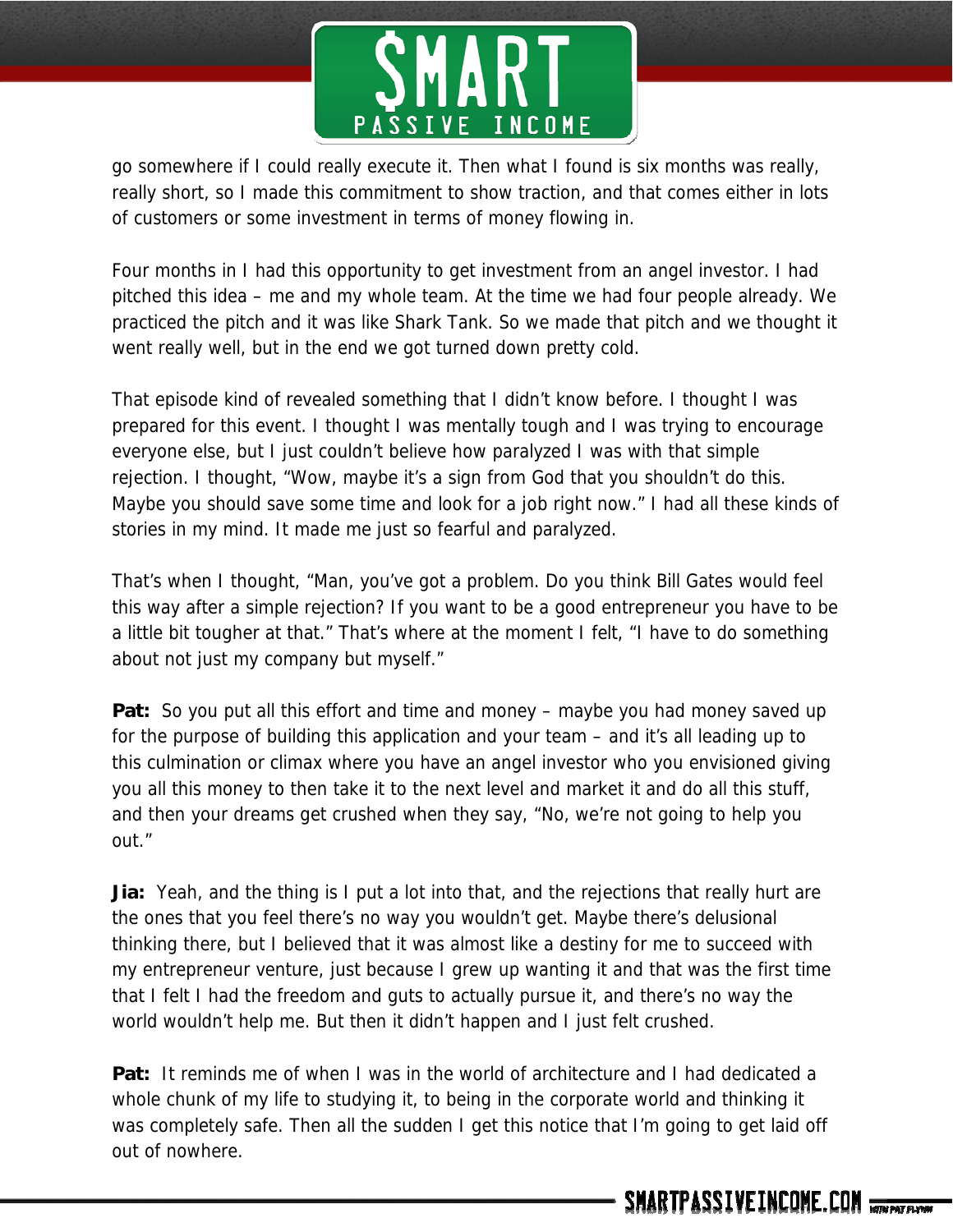

I didn't have a Plan B. I didn't know what the heck I was going to do. Obviously, most of the people who are listening to this know that it turned out for the better. Talk about how this sort of turned out for you or where you went from the moment of that initial rejection. Where did you go from there?

**Jia:** I decided that I needed to be stronger. I need to be, for lack of a better word, like a badass. This can't affect me this much. So I went and searched to see what are the ways you can get stronger? What are the ways you can become a better entrepreneur and overcome this fear of rejection that you have?

**Pat:** Sorry to interrupt, Jia, but I think a lot of people at that point would just give up and say, "Okay, this is a sign that this is not for me. I was in over my head. I'm just going to pack up the bags and go back to this world that I'm comfortable with." What made you decide to go on and be stronger and conquer this fear of rejection?

**Jia:** I think there's this sense of being intentional. I was very intentional in every move I made when I quit my job to be an entrepreneur. It's about the company, about the product, but I kept this in my mind that it's also about me. I have to fulfill that mission. I have to be better at what I was doing.

I knew that spending all those years in corporate made me almost timid to a point. You don't want to stand out. You don't want to take risks. Otherwise you might lose your job. If you make a mistake, there's a team out there that's taking it. There's politics and all that. But being an entrepreneur I had none of that. Win or lose, it's on you. There's no excuse, so I was very intentional.

Once I got this rejection I could feel that if I lose my hope, if I become deflated, if I tell my team – at that moment, basically we'd had a major loss and the team can sense each other's spirit. If they feel that their leader is weak and their leader is about to give up, that's when things fall apart and I couldn't fall apart. That's why I thought, "How can I not fall apart? What kind of help can I get?"

**Pat:** Do you think that's a quality of your own that you were sort of born with, since you said you've always wanted to do this since you were a kid, or is this something people can learn? I think a lot of people can hear what you're saying and maybe relate to it, but maybe they feel like, "Oh, that's not me. I'm not the person who always felt like I could achieve anything or is always intentional."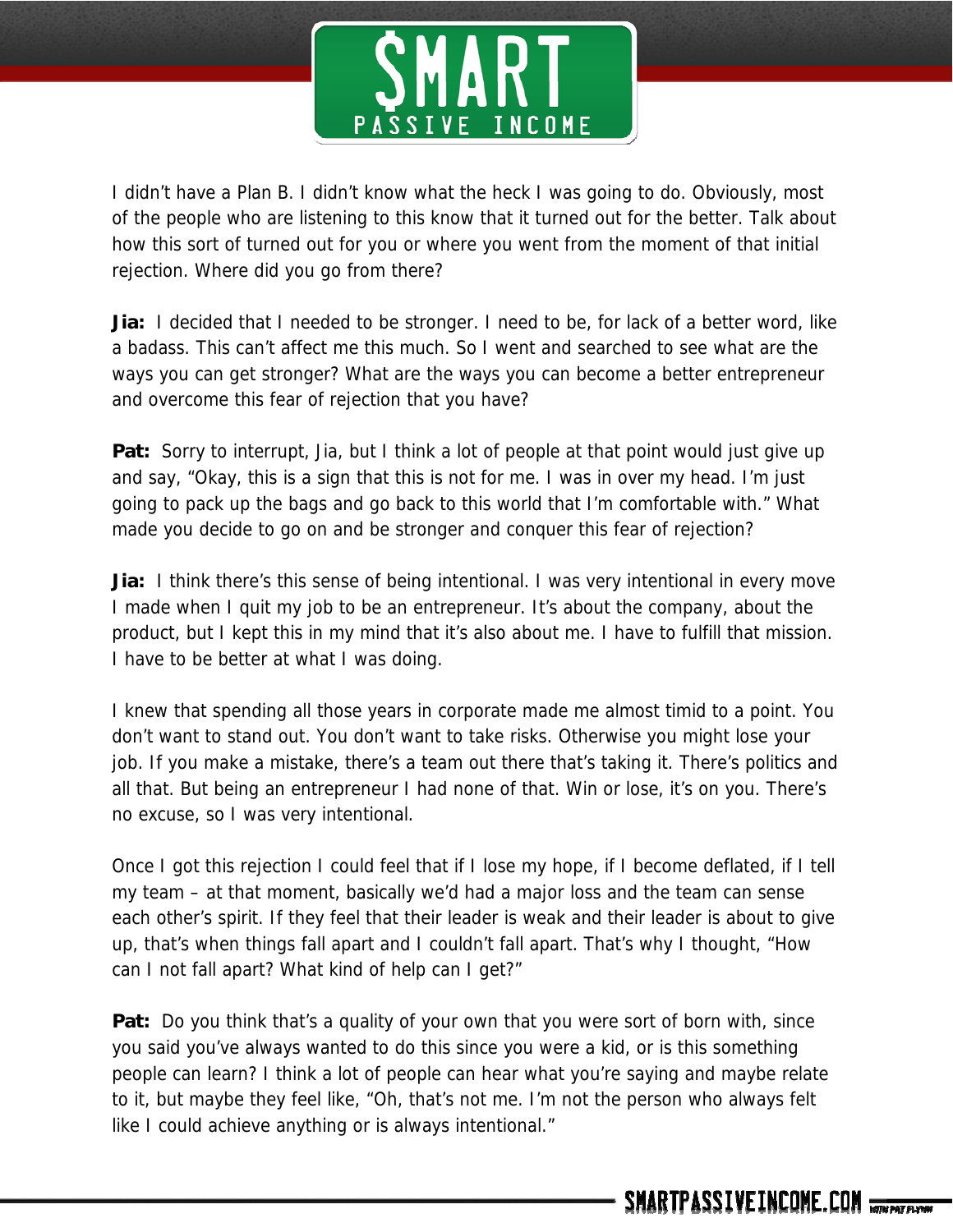

Some people are more reactive than proactive. You seem more proactive. Can somebody who's reactive become proactive?

**Jia:** That's a great question and I absolutely think you can learn this. One of the biggest myths is that you're born this way. I think we're born in certain ways, our personality maybe, our intelligence to a point, especially the way we look, but the thing is we all go through life meeting all kinds of problems and adversity. We have no control over that sometimes. Things just happen, but we have control on how to react to it.

We can just make a decision. We can learn to do it, but it's not easy. You have to really put a lot of thought into this. You have to make a conscious decision saying, "I have to take control of what I can control instead of worrying about other things I cannot control." I do think it's something people can learn.

**Pat:** Great answer. Now I'll stop interrupting you and why don't you keep going from there.

**Jia:** Basically I started searching for ways I could overcome my fear of rejection. I came across this game called Rejection Therapy. I'm sure some of your listeners know what it is. It's basically a card game that asks you to get rejected every day, so instead of running away from rejection you actually go out and look for it. That way if you do it enough it desensitizes you from the pain of rejection.

I thought it was a brilliant idea, and not only that but it's fun. But one thing was I wanted to do my own rejection therapy. I don't want to use a card game. I want to start a blog. I want to do this for 100 days. I want to share my experience with the world.

I've done this over and over again. If you make something public – like when I quit my job I told the whole world about it, basically, as many people as possible because I want to give myself pressure. I want to tell them that I can't silently back out of this. Otherwise people will be laughing at me.

The same thing with 100 Days of Rejection. I want to tell the world that I'm doing this, and if I don't finish this you can hold me accountable, because I know you'll be hard. So I started this blog, 100 Days of Rejection. You can find that at FearBuster.com. It's basically me thinking of funny ways I can be rejected every day.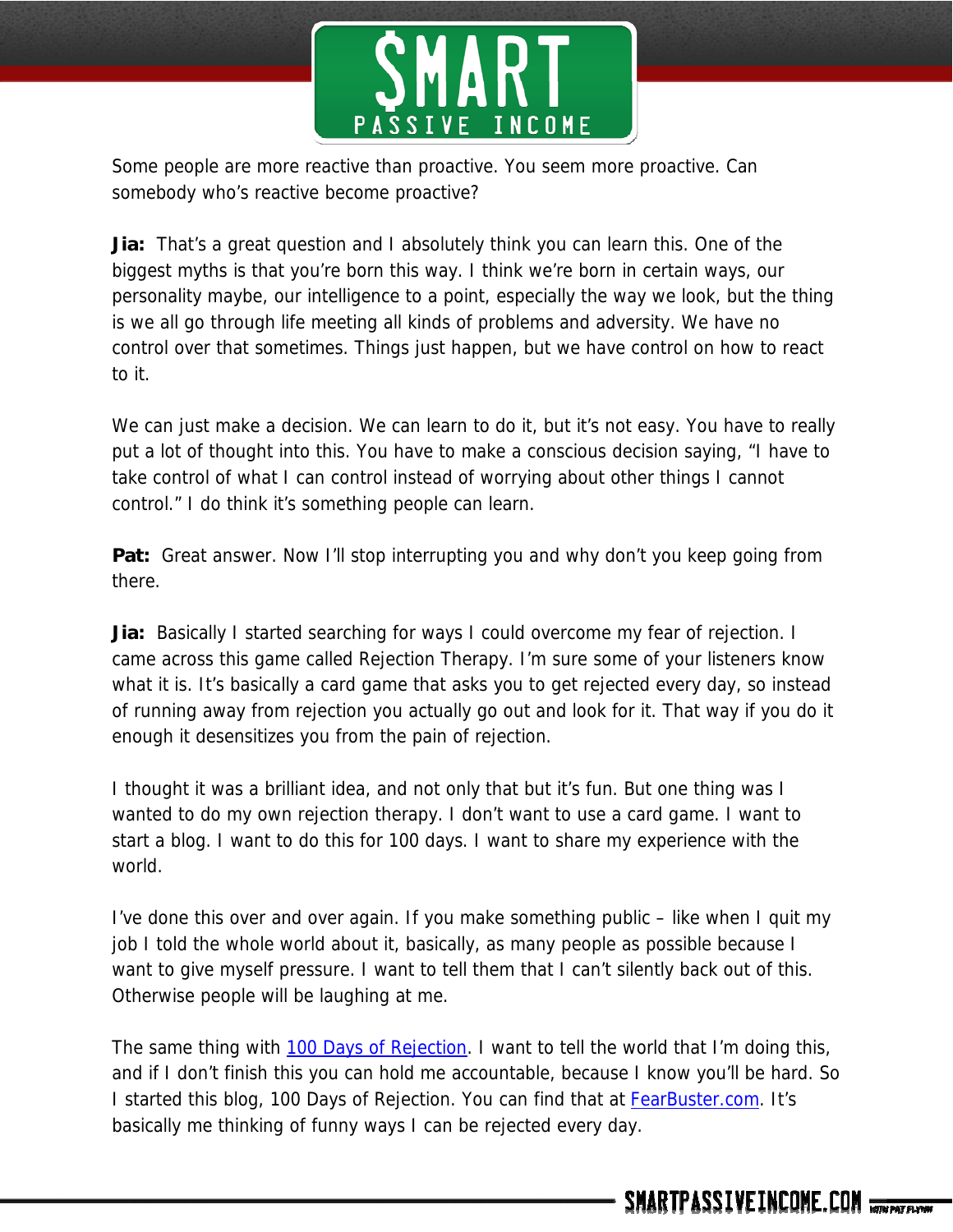

I love to put a humorous spin on things. For example, the first day I went to a stranger and asked for \$100. It was a security guard and it was really scary. I looked at my video on YouTube, I filmed it, and I looked like I saw dead people.

Pat: So you were going out there and looking for ways to get rejected.

**Jia:** Yes, and I filmed it with the iPhone. I filmed myself doing it, and it was really scary. Even though I knew that things probably weren't going to happen – he's probably not going to beat me up or get extremely upset – I was really, really scared for asking such a thing.

The thing is, I went back and I started analyzing my own video and I found out there were things I could do that might make a difference. By the way, that person said a really quick no. I just ran afterward.

### **Pat:** Ran?

**Jia:** I ran, yeah. He said no but he asked me, "Why would you ask for such a thing?" I didn't even hear him finish the sentence. I just got out of there, I was so scared. I feel like a lot of people are like me on that first rejection attempt. Rejection is really a painful thing.

It turns out to be like a biological thing that comes from some sort of evolutionary traits in the past, but that's so deeply embedded in our brain that we hate hearing no. When we hear no, our brain reacts as if we're slapped physically. There's that pain-killing thing that our brains release to relieve the pain. So I ran away from that.

Then the second day I'm like, "You know what, I'm going to try something a little bit different. I'm going to sustain the conversation after a no. I'm going to just ask why he said no and have some fun."

So the next day I went to Five Guys Burger and asked them to give me a burger refill. You get a drink refill and I'm like, "Why not get a burger refill?" so I asked for that. The guy said no and I asked why and he was like, "Well, that's the way it is. We don't do it," so we both had a laugh and I left.

I found out that just by not running away I felt so much better. It's like in the battlefield I wasn't routed by the enemy. If I lose a battle or if I get a no, if I can just stay there and chat a little bit, that decreased the pain level by so much and I wasn't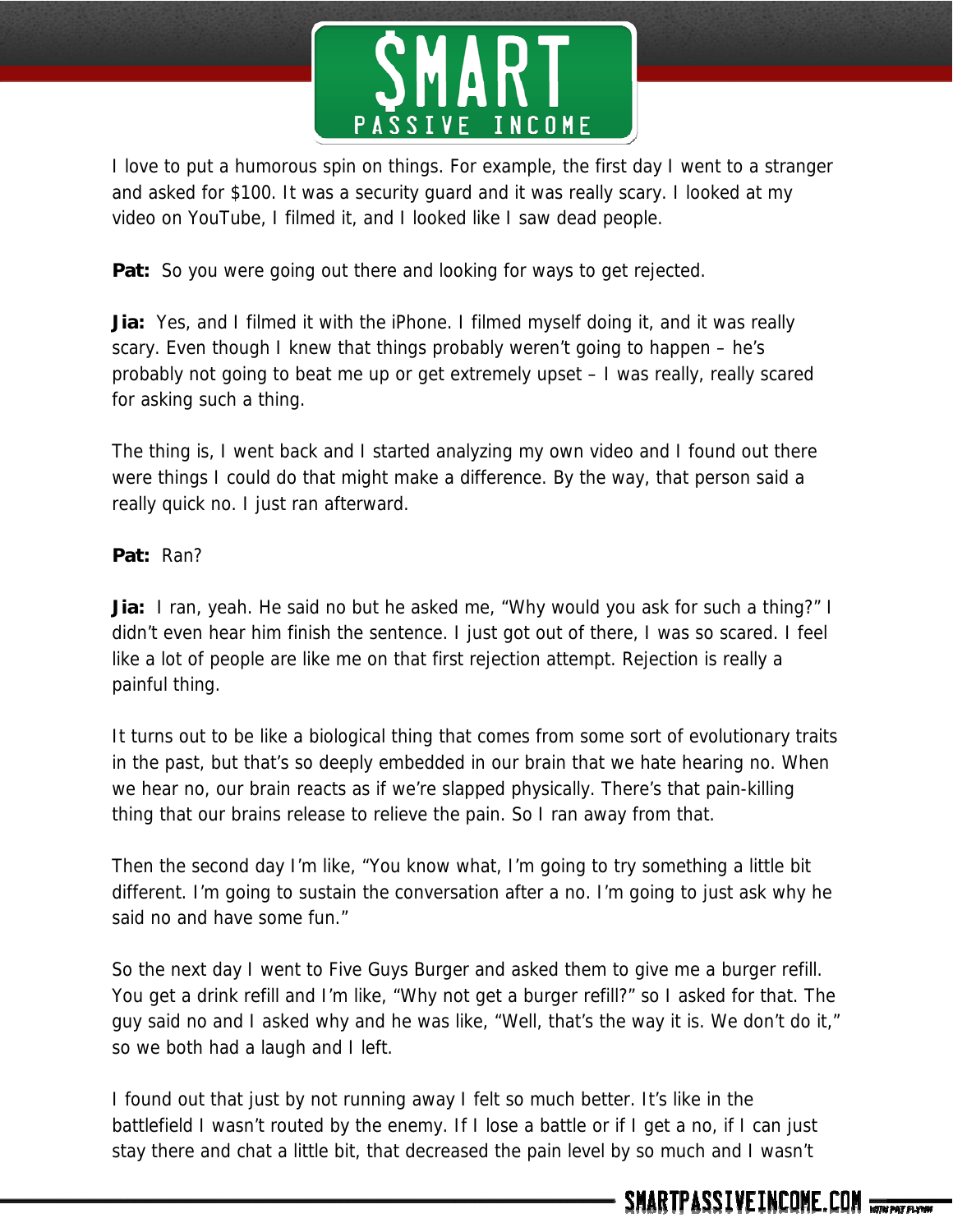

afraid anymore just after one day. The fear was not all gone, but I made a huge improvement just by doing that.

So for the next 100 days I kind of did that. Gradually day by day I learned something new, and I learned so much every day by these experiments, about negotiating, about charisma, about communication, so I wrote a book about it now.

**Pat:** That's so cool. What's the name of your book?

**Jia:** The book is called Rejection Proof – How I Beat Fear and Became Invincible Through 100 Days of Rejection. It just came out so you can find that on Amazon.com.

**Pat:** We'll have links to it in the show notes as well. It's really interesting because I just listened to a podcast the other day, a brand new podcast at the time we're recording this, called *Invisibilia*. In their second episode they have a whole episode dedicated to fear and the psychology of that and that stuff, and they mentioned this Rejection Therapy game. It's by a guy named Jason Comeley.

**Jia:** Jason Comeley, yeah, he's a friend of mine now. It's a good story. Since I did this blog, my blog went viral. I could go into the story of how that became so popular. Ever since that, Comeley and I have been connecting. We've been chatting with each other, giving each other ideas. He's a real gentleman.

**Pat:** That's awesome. There's a few cool things about this podcast episode, and I was even thinking of you when I was listening to this. I was baffled that they didn't mention you in this episode, unfortunately, but there's a part in this article related to this podcast episode I heard that says, "Most fears aren't real in the way you think they are. They're just a story you tell yourself, and you can choose to stop repeating it and you can choose to stop listening."

Something I always tell myself, Jia, is whenever I get that fear and that resistance that comes into play whenever we try something new or different, which is obviously the situations that you're putting yourself into every day during this 100 days, I ask myself, "What's the worst that can happen?"

When I truly realistically think about the worst thing that can happen, it's never bad at all. It's not what I initially think of. My brain, just like everybody else's brain, we go to the extreme in terms of the worst thing that could ever happen. It's just a human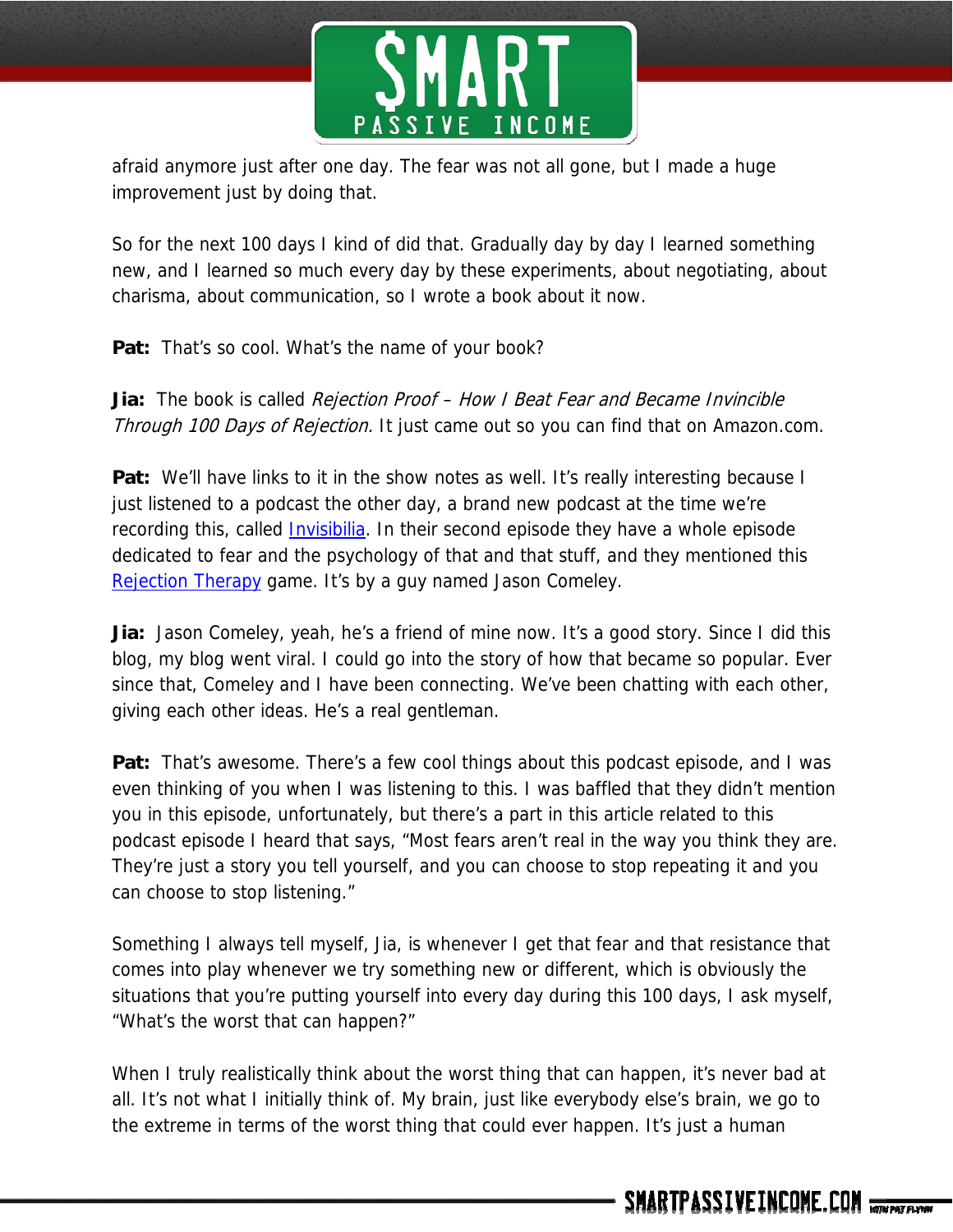

nature thing, our security mechanisms. A lot of these innate things go on in our minds that we don't necessarily need any more with the world we live in.

Maybe if you lived in caveman days we would respond to every single fear like we should to stay safe and survive, but today a lot of the fears that enter into our brain because of the world we live in aren't necessarily ones that we should listen to.

Man, I just love this idea, and just thinking about you doing this and putting yourself out there scares me. I feel scared and I'm trying to imagine me being you and putting yourself out there.

People have me heard me say this on the podcast before, that when I get into situations where I'm with people who I've never met before and I have to introduce myself, or maybe it might be in a group setting where everybody one by one is kind of talking about who they are and what they do, my heart is pumping. Every person when it's getting closer and closer before it's my turn, I am sweating bullets. My palms are sweating. That fear just comes in.

I'm like, "Why am I so worried?" It's just how we are as humans, and I think it's really sort of the same way when you fear something and you just do it. Like if you're scared of spiders, you just put yourself in a container full of spiders and then you eventually see that you have nothing to be afraid of, although I would never do that because you would die a thousand deaths in a container of spiders, apparently. This is what I think.

Anyway, sorry. I'm just rambling on here, but I think this is really cool. One of the commenters on this podcast episode says, "It is dangerous to always be on the safe side."

**Jia:** Oh yeah, extremely dangerous. You talk about what's the worst that could happen. I thought about that myself, and I thought "You know the worst thing that could happen is where I am right now. I'm telling myself these stories about how dangerous it is to ask these questions, about how the other person will reject me, will dislike me, will make comments about me, and that story will stop me from making that request. That's the worst thing that could happen. The worst thing that could happen is me not asking, not the other person saying no to me."

Once I get that, now I know. I used to think rejection is so negative, it's so painful. That's why you avoid it. Somehow by avoiding the negative, it turns into a positive.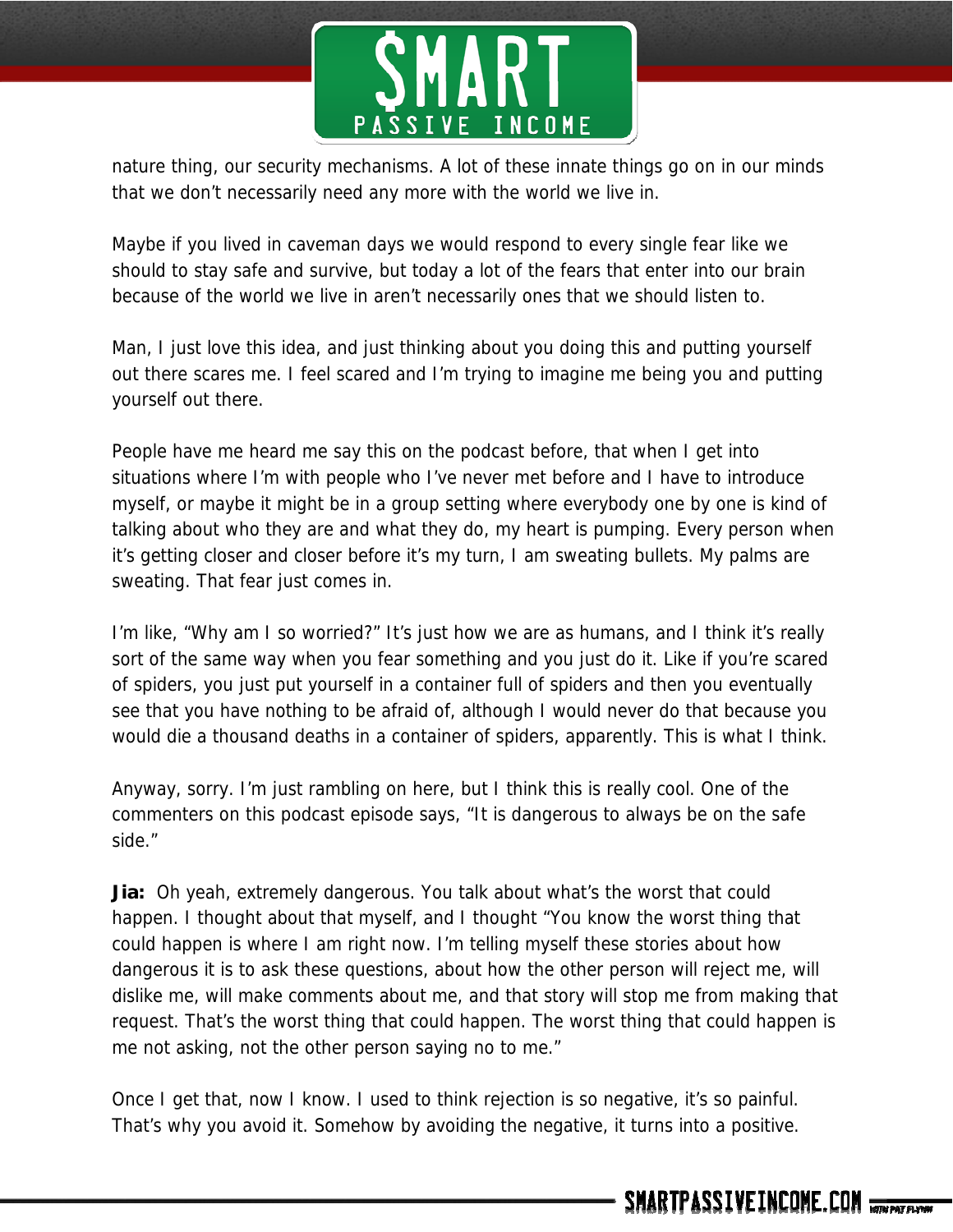

That's actually not the case. The worst thing is you're already rejecting yourself and the world is ignoring you. That's the worst thing. You felt safe, but over the long term that's the worst thing you can do to yourself.

**Pat:** I completely agree and I couldn't have said it better myself, so thank you for that. In your 100 Days of Rejection, was there anybody that said yes to what you asked for?

**Jia:** Oh yeah, there were a lot. The thing is, I became better and better at asking, and I found out there are key things you can do so people can respond to you positively. Mainly you want to have your body posture right. You want to have eye contact. But the thing is, a lot depends on the energy you give out.

One episode that really changed this whole thing was episode 3. I used to live in Austin at the time, and I went to a Krispy Kreme, the donut shop, and asked them to make me donuts that looked like Olympic rings. You can link 5 donuts together and make them look like the Olympic rings. It was the year of the London Olympics.

So I went in, and this chef leader took my order. I was just trying to get rejected. There was no way they could do that, and she took me so seriously. She was jotting down notes and thinking it over of how she could do this, how she could use her machine to make it happen and not fall apart. Then 15 minutes later she came out with a box of donuts that looked like Olympic rings.

**Pat:** Wow, she actually did it?

**Jia:** She did it and she gave it to me for free. At that moment I was so floored because my rejection attempt was rejected. I said, "You know what, I'll pay you however much you want," and she was like, "No, no, it's on me." I was like, "Are you serious?" and she said, "Sure, it's on me." She didn't know I was filming all this.

I came out of that shop and my view of humanity changed. I used to think I'll get used to rejection. It's a tough world out there. You need to just keep toughening yourself up, but now I'm like, "Wow, there are possibilities that people could say yes to you if you ask the right way or if you're just nice." You have to give people the chance to say yes.

There are people out there like that person. Her name is Jackie Brown, and Jackie later told me she was really looking for a challenge. She loves to fulfill requests and orders from customers because that's what she wants to do. She wants to see the smile on customers' faces.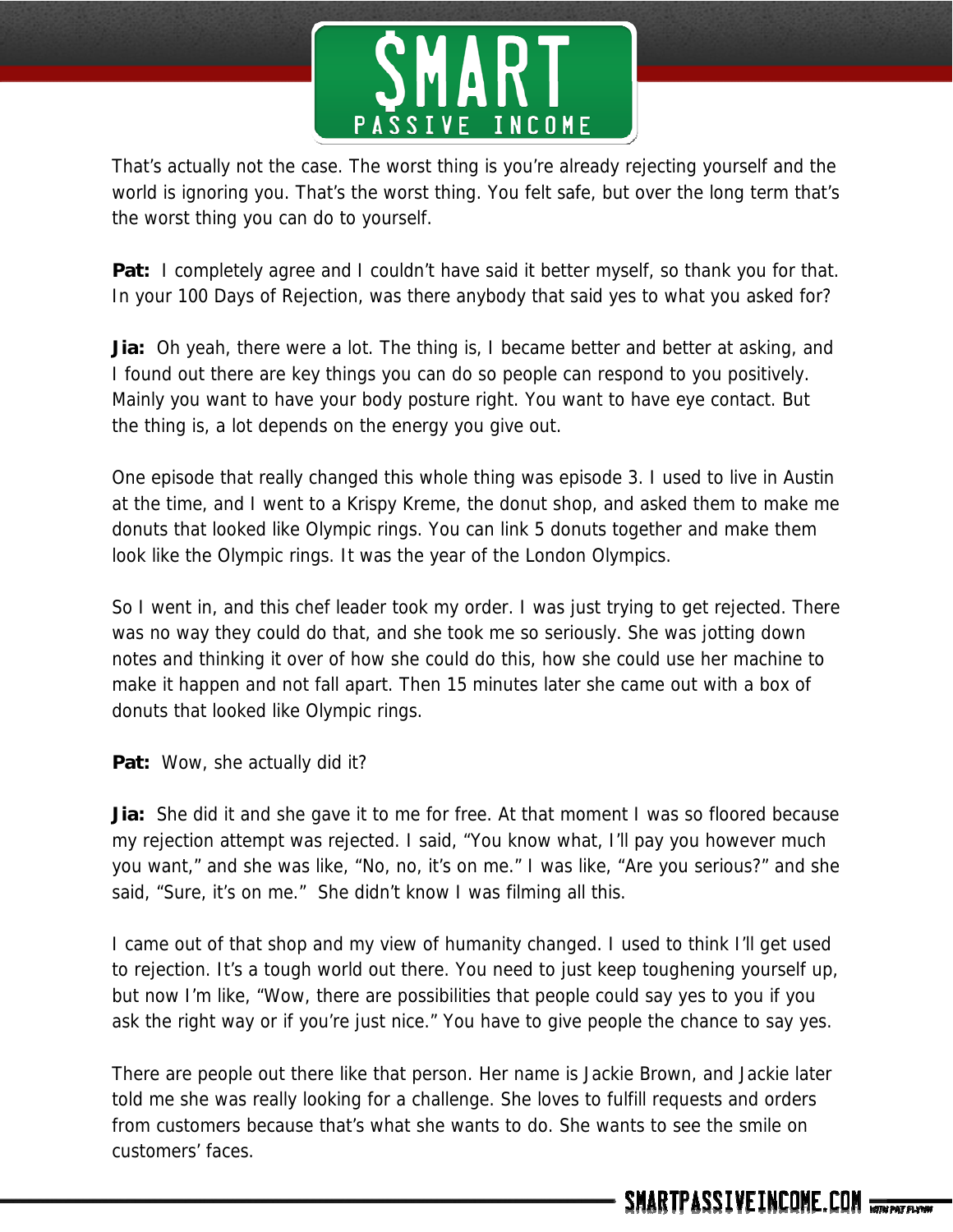

The world is so much more dynamic than I originally thought. Sometimes I just need to go out and ask and see what happens.

**Pat:** That's so awesome, and I'll link to that video at Krispy Kreme on the show notes as well. I've seen that before and I remember when I was watching that I was actually tearing up because I couldn't believe that this person went so far beyond to fulfill your request. It was just so cool.

I also remember in your video you were playing soccer in somebody's backyard. Is that something you asked for?

**Jia:** Yeah. Later on I went to a stranger's house and I said, "Hey, can I play soccer in your backyard?" and the guy said, "Sure, come on in." I couldn't believe it! He just sized me up and he saw me with a soccer ball with cleats and shin guards and all decked out, and he was like, "Yeah, come on in." I don't know who was more confused at that moment.

So I went in and played a little bit and had him take a picture of me. When I left I just asked him, "Why did you say yes to me? I did not expect that." He was like, "Oh, your request was so off-the-wall, how could I say no?" That just showed that people are incentivized or motivated by different emotional factors. It's not black and white.

When I told that story in my head before I went to the house I was like, "I hope he doesn't have a gun. I hope I'm safe after saying this," but it just turned out the guy was nice and he was just intrigued.

**Pat:** Obviously if you're going to do something like this you want to be safe and use common sense and stuff like that, because there are dangerous people out there and things like that, but I think it's really good to practice this.

I can't remember the episode, but Noah Kagan came on the show. He's at AppSumo and SumoMe. He challenged all the listeners when he was on the show to go to Starbucks and ask for a discount, just a very simple thing, and a lot of people actually did that and said it felt amazing. A lot of them got rejected, but some of the Starbucks's said yes too.

I'm curious, do you have something for the listeners, perhaps a challenge that they can do? Something easy but also somewhat challenging that we can all do? I'm going to do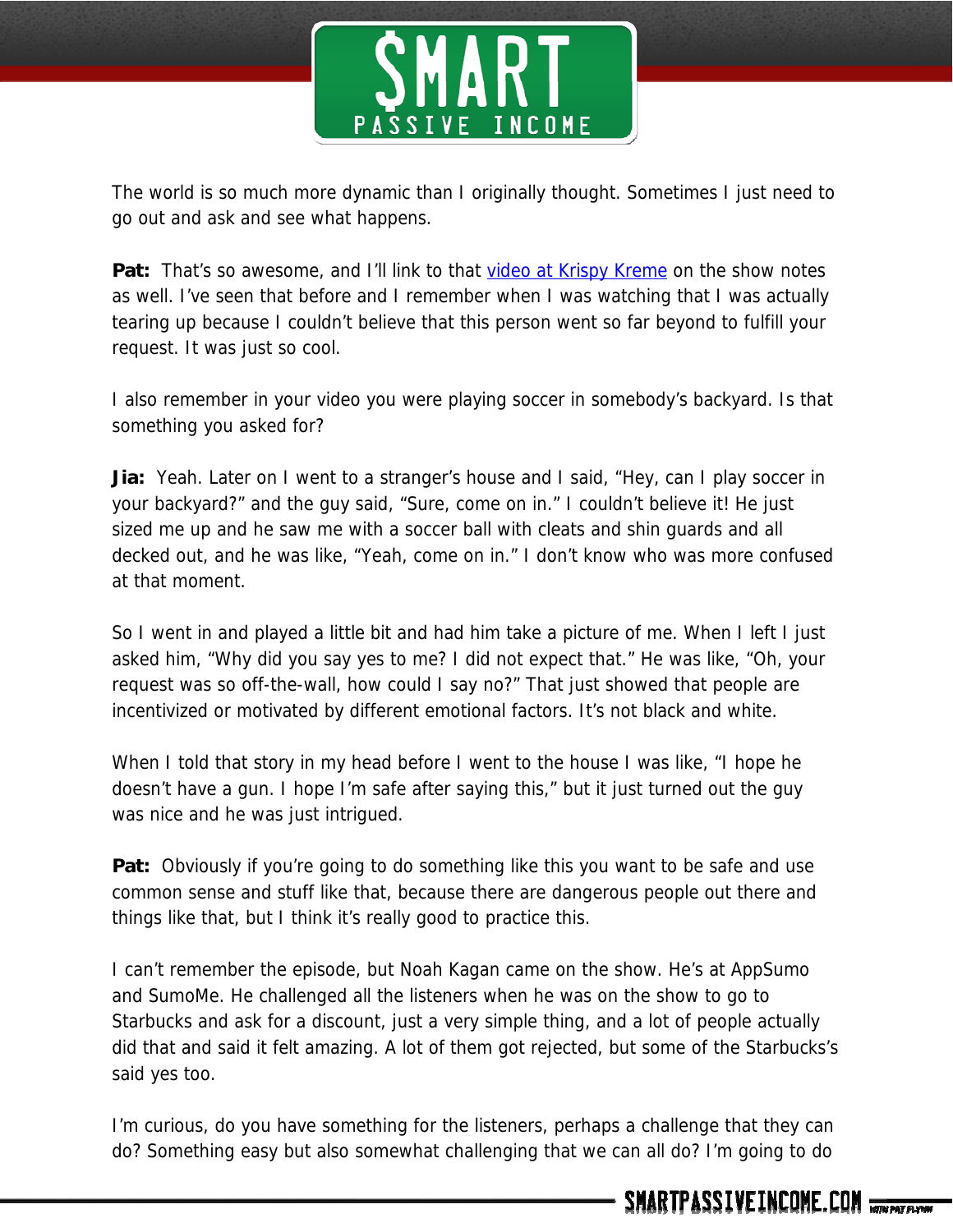

it myself, so we can all do this together and practice rejection. I think this is something that's really, really important.

I even remember reading something similar in Tim Ferriss's book *The Four-Hour Work* Week right after I got laid off, and this was an exercise. He said, "Go to a mall or public area and just lay on the ground on your back, and just do snow angels on the ground. Just do that. People are going to look at you. They're going to stare at you."

The purpose of that exercise was just to not have a care with what other people think, who don't really matter in what you're trying to attempt. It's just kind of an exercise to get over those feelings that are going to stop you from succeeding.

I think this is the exact same thing, so do you have anything in your head that you could share with us – one challenge that we could all do to get rejected together? Then maybe everybody in the comment section of this post can talk about their experience doing that.

I didn't ask Jia to talk about this earlier. This was just off the top of my head right now so I'm kind of curious. Do you have anything for us, maybe one of the things that you've done in the past or something new?

**Jia:** Can I do two or does it have to be one?

**Pat:** You can do two, and everybody out there listening can do one or the other or both.

**Jia:** Okay. The first one is go to a store and go talk to the store manager and ask to speak over the store's intercom.

**Pat:** Are you serious?

**Jia:** Yes. I tried that.

**Pat:** And did you get rejected?

**Jia:** Yes, I did get rejected. It was at Costco and the person wouldn't let me do it. I did my best. I actually showed that I'm a member and I've spent thousands of dollars here. Who doesn't at Costco, right? But the guy said, "You know what, can I buy you a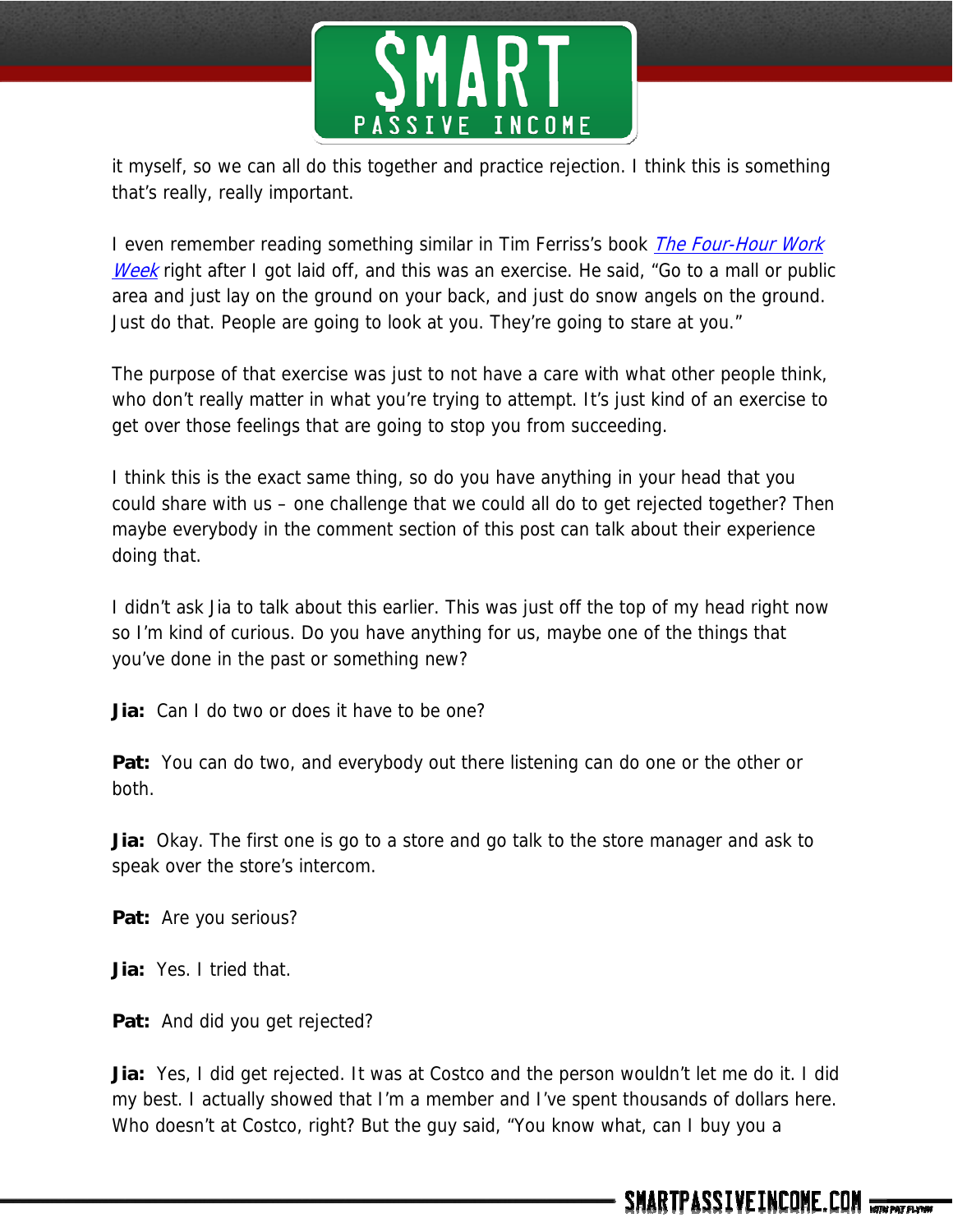

dinner?" and he bought me hot dogs and pizza, so I didn't get to speak but I left with a full stomach. Maybe I shouldn't tell you this because now you'll all expect that.

Pat: Yeah, people are going to be like, "Hey, Costco, I heard that you can get a free meal by asking…." So okay. And obviously you don't want to be forceful. This is just a test to see what they say. I think if somebody were to say yes to me in that situation I'd say something nice and positive over the microphone.

Then what's challenge #2?

**Jia:** Challenge #2 is go to Starbucks. Noah's challenge is good. When you're in line, just when the person in front of you is about to buy his coffee, say, "Hey, can I buy your coffee?"

**Pat:** That's good. I do that actually every once in a while. I love that one so I've already done one of the challenges, but I'll do that again because it's just one of the best feelings.

One time I overheard a man and his son, maybe 7 or 8 years old, just talking about how they were having a bad day. They needed to get this coffee really quick and just go to the next thing they had to do. Apparently something happened, I don't know what.

So right when I was purchasing I said, "I'm going to buy the coffee for these guys too," and they were like, "What? No, no, no." They kept denying it but I was like, "No, no, I insist. I'm just trying to do something nice for somebody every day," which is something I do try to do myself every day, and they were floored.

We sat down and had coffee. They stopped rushing and they just told me the whole story about what happened. Apparently the son had broken an iPad that they had just bought and they had this whole ordeal. The mother was upset and very angry, and apparently through my asking to buy their coffee for them – I bought the kid a hot chocolate – everybody was happy.

They were like, "Wow, we were having a terrible day until you asked if you could buy coffee for us. Thank you," and it was one of the coolest things ever.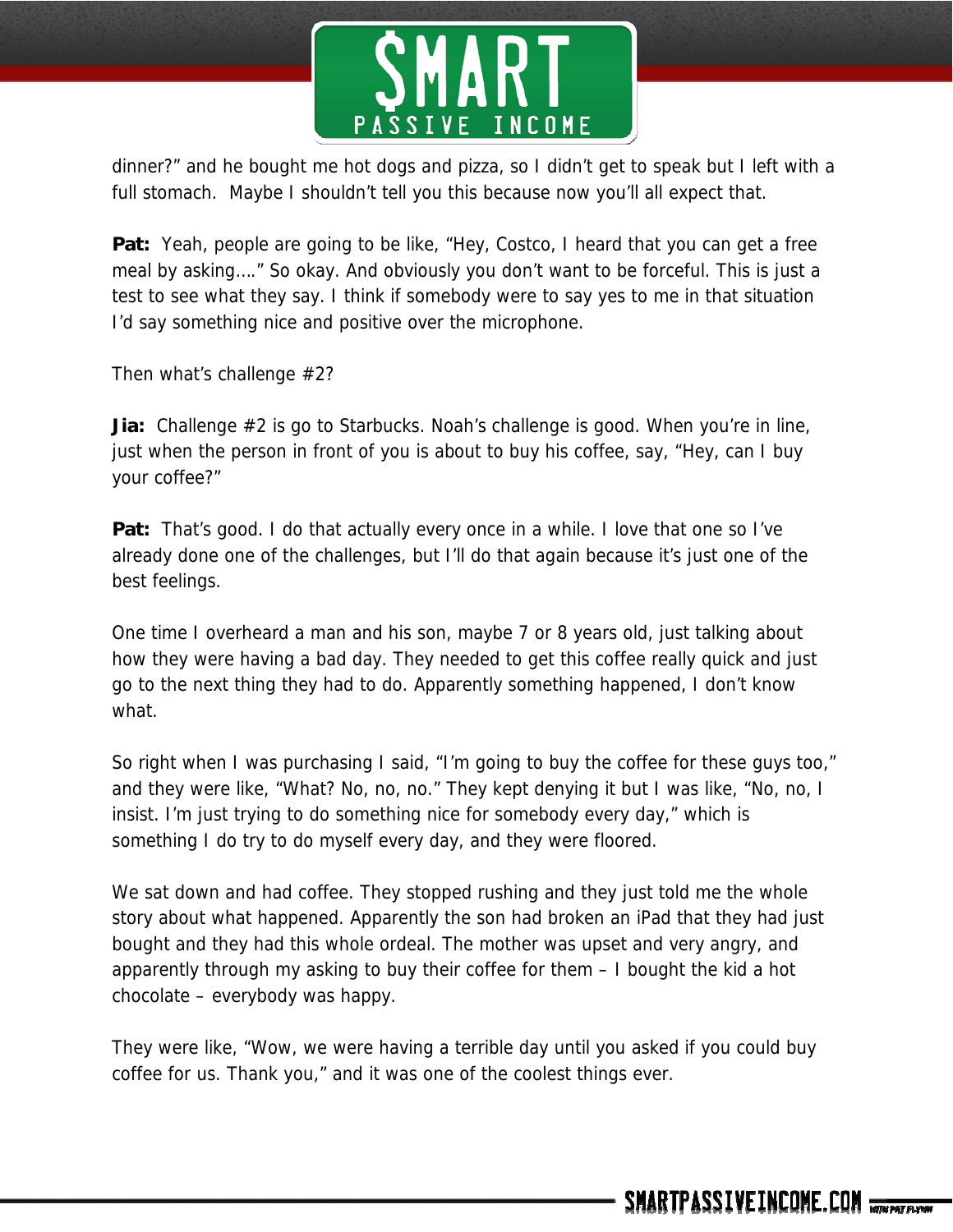

**Jia:** Absolutely. In my case I did that and the guy in front of me was so happy because it was unexpected kindness. The Starbucks baristas were like, "What? You know what, the coffee for you is on the house," so they gave me free coffee.

When you do that, everyone sees that and it makes their day. Again I can't promise your listeners that this will happen. There could be someone who's like, "Why would you buy coffee for me?"

**Pat:** Yeah, that's happened to me before too. "What do you think, I can't afford it?" or something like that. When that happens, which it does – and it could be related to anything, even business-wise or whatever – if something like that happens when you're genuinely trying to be nice and they don't respond in a way that's ideal, then that's not your fault. There are two people involved, and sometimes the other one isn't always on the same wavelength.

**Jia:** This is one key takeaway from my learning journey, my 100 days of rejection learning. We always think rejection or acceptance is about us. Is our offer good enough? Are we smart enough? Are we good-looking enough? We always tell the stories that it's about me, it's about me. Actually it's really about that person.

You can make the same request to 100 different people and you'll get maybe 60 rejections and 40 yes's. It's about that person. It's about his education, his prejudice, his mood, his experience. It's everything about him on that day that makes him make that decision. A lot of that has nothing to do with you, but we keep thinking that somehow that rejection represents how the universe will treat us. That's why we're so afraid of it.

If you try this out, if you experiment with it, if you try it over a period of time you will find so many fascinating things about humans and also just human interaction.

**Pat:** Man, Jia, thank you for coming on the show and sharing that with us. Your story is incredible. I recommend everybody go get the book and check it out. Again it's called Rejection Proof and you can find it at FearBuster.com or Amazon, of course. I think you have a special link for us, right?

Jia: Yeah. It's fearbuster.com/pat. It's just for Pat Flynn listeners, whether you're in AskPat or the Smart Passive Income podcast. You can go there and find something special for you.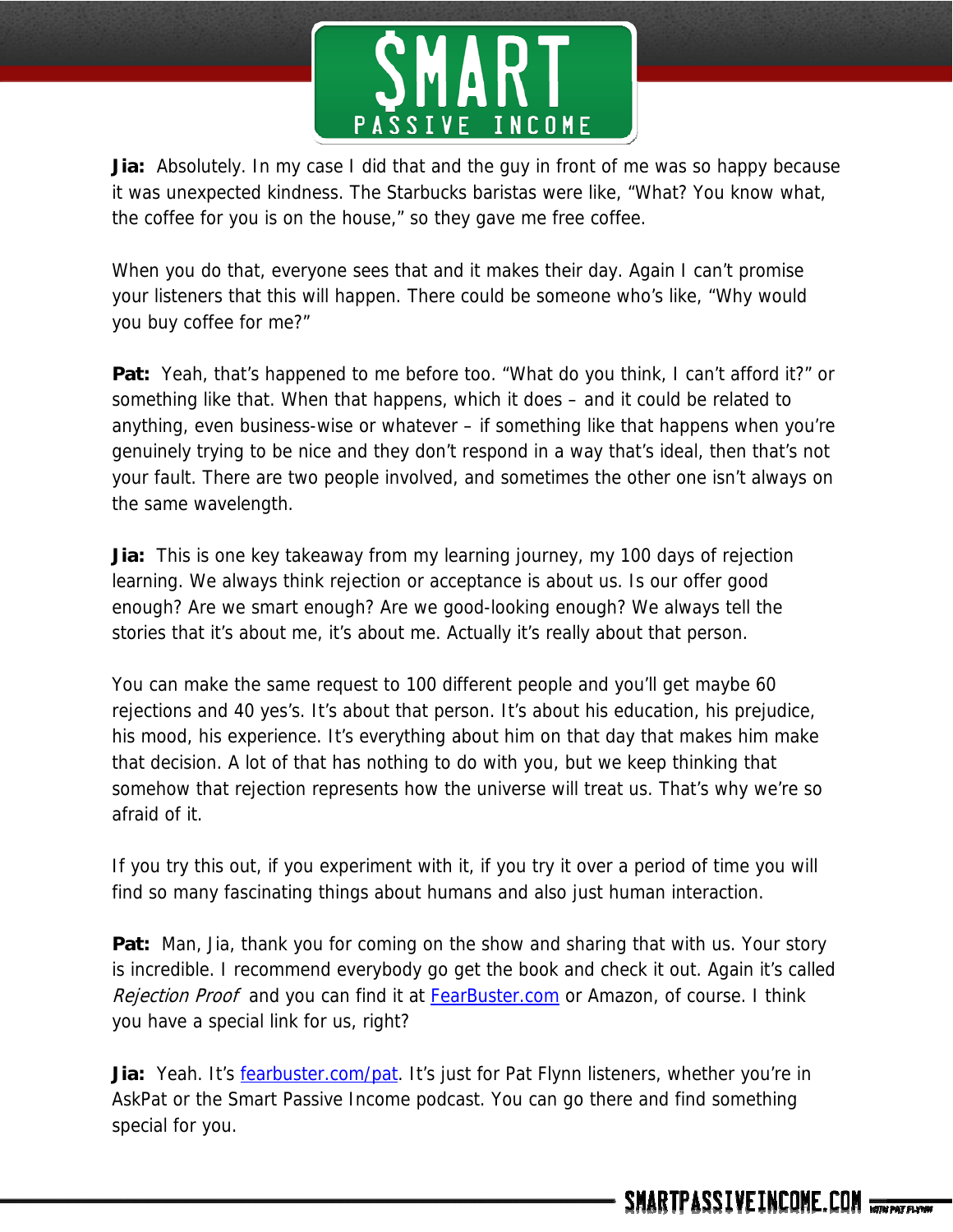

Pat: Perfect. Thank you so much for this. I think this is a great unique show that is necessary at this time of the year. We've been working hard for four months and it just so happens to be tax day today in the US at least, so maybe we're down for whatever reason.

I think this is going to be a big pick-me-up for people, and I think these exercises if you choose to participate, which I hope you do one or the other or both, share that experience on this blog post on the site.

This is Episode 157, so if you go to **SmartPassiveIncome.com/session157**, you'll get all the show notes, links, the link to Jia's book, and also you'll be able to discuss and share your experience with these fun little adventures of rejection. Who knows, you might be surprised about what happens, like the commenters said in the other post where we had people test themselves as well.

This was really cool. Jia, thank you so much for spending time with us today and sharing your story. I think this is definitely going to help out a lot of people, so thank you.

**Jia:** Thank you, Pat.

 $=$   $=$   $=$   $=$ 

I hope you enjoyed that interview with Jia Jiang. Once again you can find him at Fearbuster.com/pat. In the comment section over at SmartPassiveIncome.com/session157 I'd love to hear what you think of this episode, obviously, but also if you do the challenge.

You'll hear right after this a fun little audio file of me actually doing one of these challenges, so stay tuned for that.

I also want to thank Ryan Moran of Freedom Fast Lane for sponsoring today's podcast. Freedom Fast Lane is a podcast that I listen to. It's great. It's one of the only ones I listen to, actually, and it's cool because he talks about how to create a freedom-based business, and not only that but how to turn those profits into passive income as well. It's taking things to the next level. You can check out his podcast at FreedomFastLane.com/pat.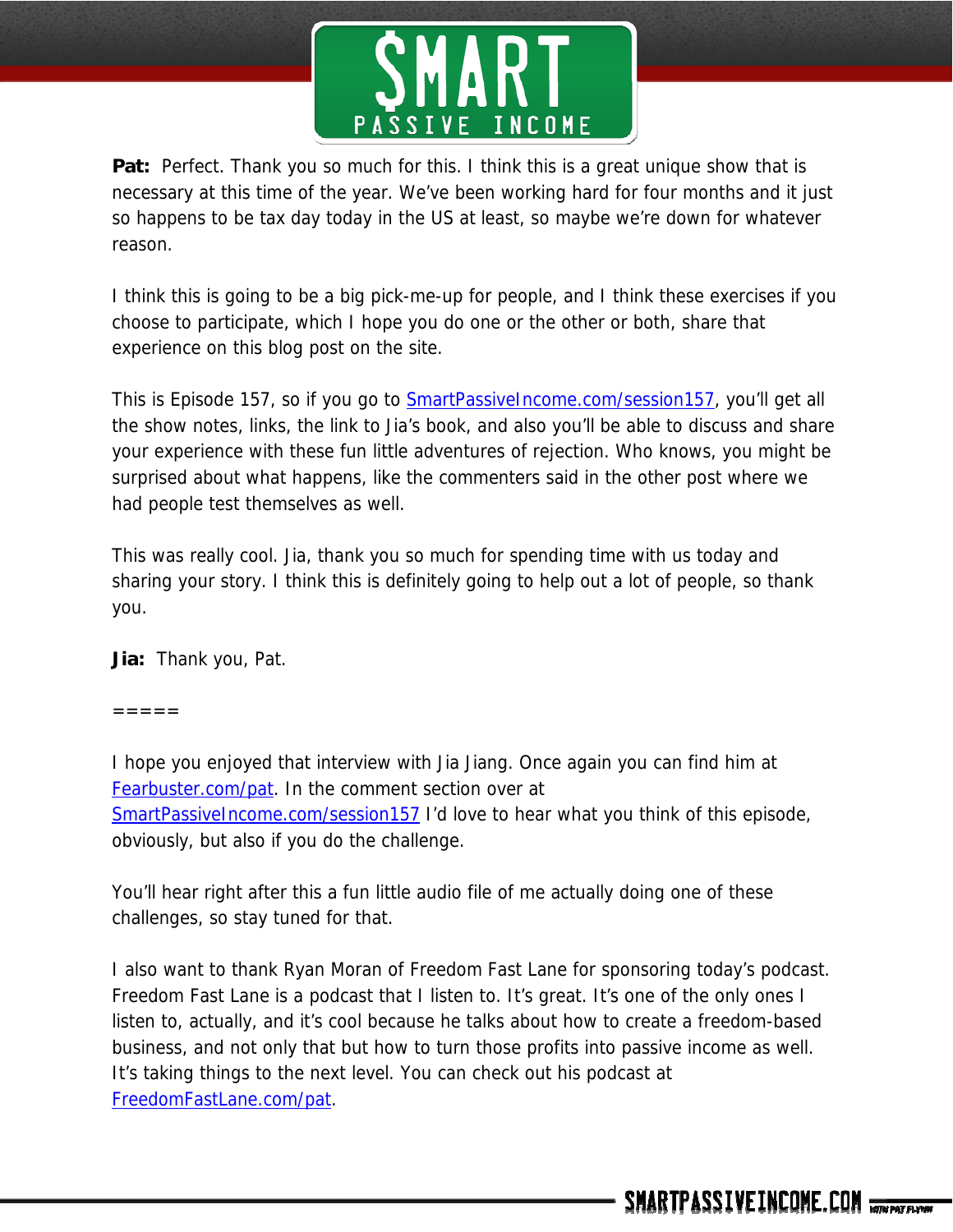

If you've never heard of him before, you can actually go back to **Episode 144** of the SPI podcast, where he blew people's minds because he was teaching us all how to build a million-dollar business with ecommerce and Amazon and that sort of thing, in less than 12 months. He breaks it down to a step-by-step process and really lays it all out on the line for us.

Again you can check out Ryan's podcast at FreedomFastLane.com/pat or you can look up Freedom Fast Lane on iTunes. I'm sure you won't be disappointed, so check it out.

Thank you all so much for listening in today. I really appreciate it, and for the reviews and the comments on the posts and the ratings. It means so much to me. Thank you all. I appreciate you.

I'll see you next week when we talk with Brian Casel about how to productize your service-based business. I know a lot of you have a service-based business where you're in the business, and if it wasn't for you the business would stop. In that episode we're going to talk about how to automate that and monetize and productize your servicebased business. It's going to be great.

Again, thank you so much. Show notes are available at SmartPassiveIncome.com/session157. See you on the blog and thanks so much. Here's that final audio of me at Starbucks:

**Pat:** Hi, how are you?

**Barista:** Good! How are you?

**Pat:** Good, thank you. Could I get a grande Americano, please?

**Barista:** Can I get you any paninis for lunch?

**Pat:** No thanks, no paninis.

Excuse me, do you mind if I buy you your drink? I'm trying to do something nice for random strangers. Is that okay?

**Customer:** Yeah.

Pat: Cool, so whatever she'd like.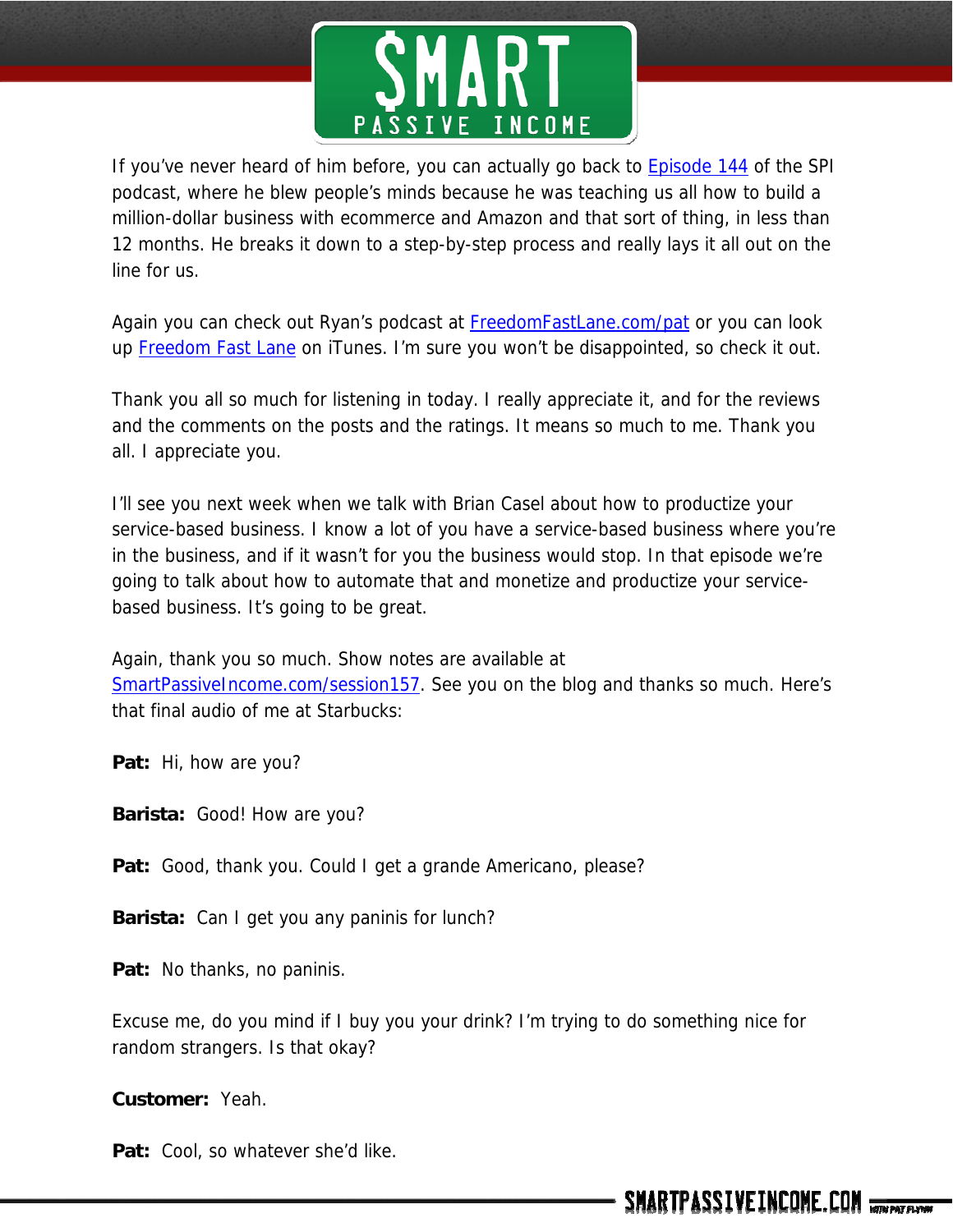

**Customer:** Iced tea lemonade.

- **Barista:** You got it. What size?
- **Customer:** [inaudible]
- **Pat:** I'm Pat, by the way.
- **Customer:** Thank you so much.
- Pat: No worries. Nice to meet you.
- **Customer:** I've never had anybody do that, ever.
- **Pat:** Yeah, so pass it forward. Thank you.
- **Barista:** Thank you!

**Outro:** Thanks for listening to the Smart Passive Income podcast at www.SmartPassiveIncome.com.

## **Links and Resources Mentioned in This Episode:**

#### **Jia Jiang's links:**

FearBuster.com 100 Days of Rejection Rejection Therapy Day 3 video – Ask for Olympic Symbol Doughnuts Surprising Lessons From 100 Days of Rejection: Jia Jiang at TEDxAustin Rejection Proof book

#### **Other Resources:**

Larry Smith's TED Talk: Why you will fail to have a great career Invisibilia podcast Rejection Therapy game The Four Hour Work Week by Tim Ferriss